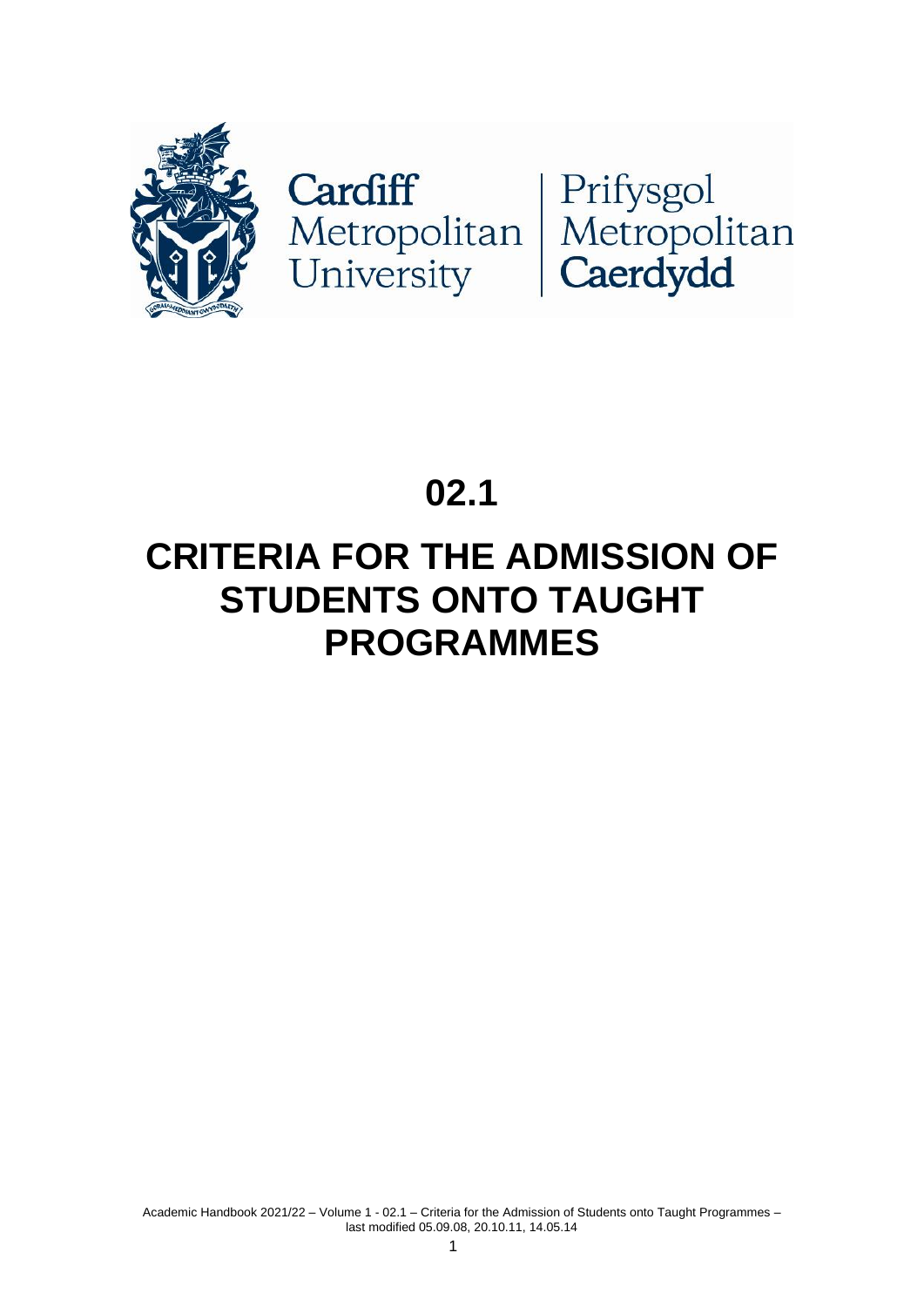# **CARDIFF METROPOLITAN UNIVERSITY**

# **CRITERIA FOR THE ADMISSION OF STUDENTS ONTO TAUGHT PROGRAMMES**

### 1 **Introduction**

The following information should be read in conjunction with the University's Admissions Policy, the University and UCAS web pages and the relevant University Prospectus. The University follows the Quality Assurance Agency (QAA - [www.qaa.ac.uk/\)](http://www.qaa.ac.uk/) code of practice on Recruitment and Admissions.

### **Admission of Students**

The Admissions Unit co-ordinates admission to most University undergraduate and postgraduate courses. Each School is responsible for setting its admission criteria and entry requirements in line with the minimum University requirements and in conjunction with the Admissions Unit. For further information please use the below link:

[http://www.cardiffmet.ac.uk/study/adviceforapplicants/Pages/Admissions](http://www.cardiffmet.ac.uk/study/adviceforapplicants/Pages/Admissions-Policy.aspx) [-Policy.aspx](http://www.cardiffmet.ac.uk/study/adviceforapplicants/Pages/Admissions-Policy.aspx)

It is Cardiff Metropolitan University's policy to check all qualifications prior to enrolment. Please click here to view our policy on verification of qualifications and enrolment.

[http://www.cardiffmet.ac.uk/study/adviceforapplicants/Documents/Verific](http://www.cardiffmet.ac.uk/study/adviceforapplicants/Documents/Verification%20of%20Qualifications%20Policy.pdf) [ation%20of%20Qualifications%20Policy.pdf](http://www.cardiffmet.ac.uk/study/adviceforapplicants/Documents/Verification%20of%20Qualifications%20Policy.pdf)

Admission is contingent upon the information within the application being correct. Applicants who do not follow the relevant application procedures for the University, UCAS and UTT or who make false or fraudulent applications including non-disclosure of information will have their place withdrawn. Please refer to Cardiff Metropolitan's policy on dealing with applications that include false or fraudulent information which can be found via the admissions policy link as per above.

#### **International Students**

Cardiff Metropolitan University welcomes applications from students all across the world, and recognises a wide range of international qualifications. The Global Engagement Directorate co-ordinates admission of international students and further information regarding the process for international students can be found using the below link:

[http://www.cardiffmet.ac.uk/international/study/applying/Pages/default.as](http://www.cardiffmet.ac.uk/international/study/applying/Pages/default.aspx) [px](http://www.cardiffmet.ac.uk/international/study/applying/Pages/default.aspx)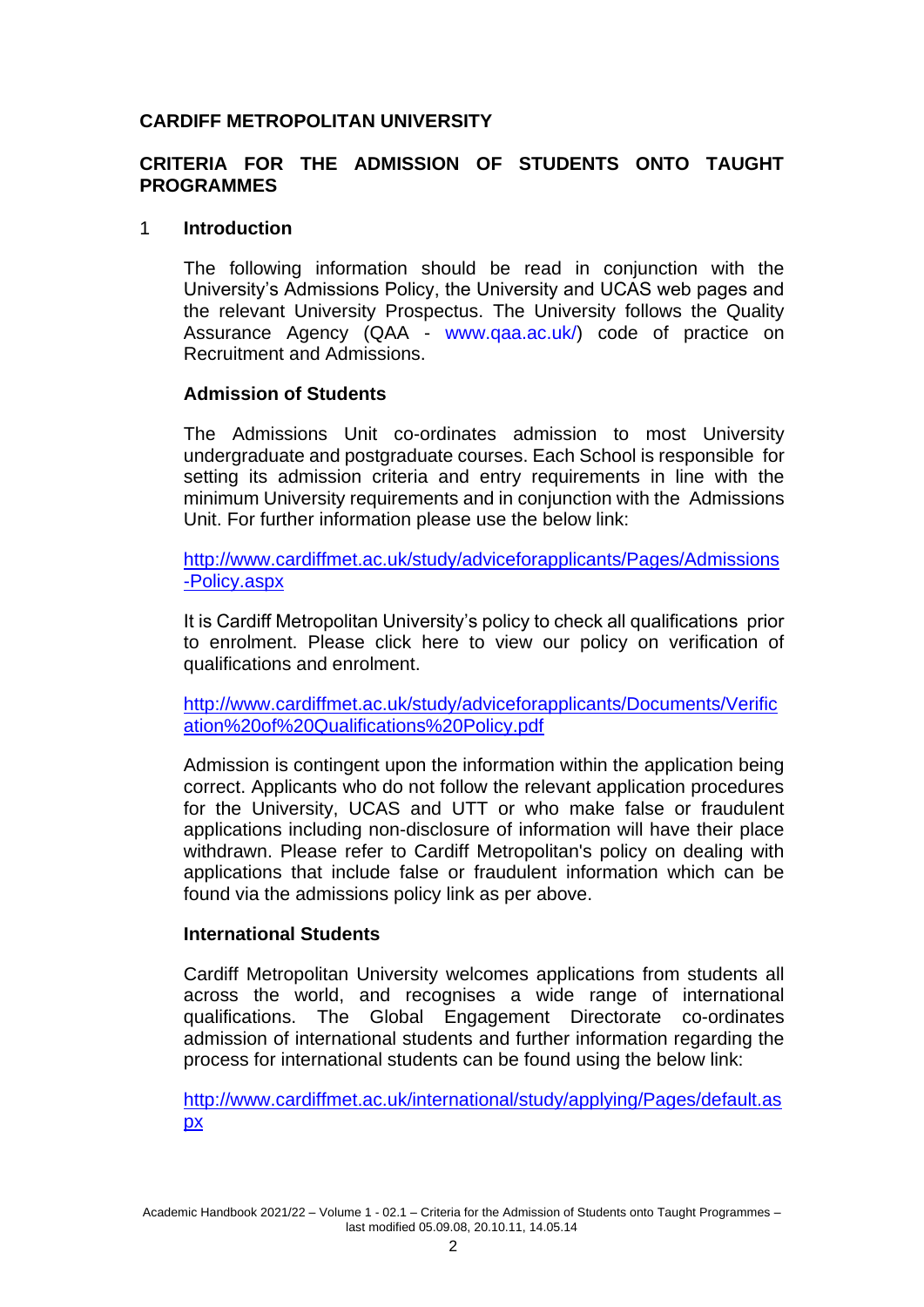# **Collaborative Provision Institutions Admissions**

Cardiff Metropolitan University works with partner institutions around the world and recognises a wide range of international qualifications. The Partnerships Office works with academic schools to co-ordinate the admission of students studying at partner institutions and initial applications are submitted to the partner institution. Further information regarding the applications process can be found using the below link:

<http://www.cardiffmet.ac.uk/partnerships/Pages/default.aspx>

### All students are admitted subject to:

- adhering to the Admissions Policy, International Office Admissions Policy or Collaborative Provision Admissions Policy.
- fulfilling the entry requirements of the course

• a reasonable expectation that the applicant will be able to achieve the learning outcomes of the course and achieve the award as demonstrated through the application process.

### **Offers**

In making offers to prospective students through the UCAS or other systems, including Clearing, such offers shall be made in accordance and in compliance with Cardiff Metropolitan University's Equal Opportunities Policy and shall therefore not be discriminatory beyond the Selection Criteria determined for each programme. Marginal deviations from such Selection Criteria shall only be considered for the purposes of ensuring that a programme meets its required recruitment target number and where further "inclusivity" (with integrity) may be achieved.

Except in the case of Exceptional Entry candidates and where Selection Criteria require performance or other judgement, which can only be made by Programme Team staff, offers will be made by the University's Admissions Unit or the International Office (relating to international students), to levels which attempt to ensure that programmes meet their required recruitment targets.

# **Exceptional Entry**

Candidates for Master's, degree, HND or HNC programmes at Cardiff Metropolitan University who do not possess the Normal Minimum Entry Qualifications are considered on an individual basis. Procedures for assessing the suitability of Exceptional Entry candidates for Master's degree, HND or HNC programmes are the responsibility of Schools. In each case a pro-forma report will be lodged with Registry Services (Student Data and Information Services).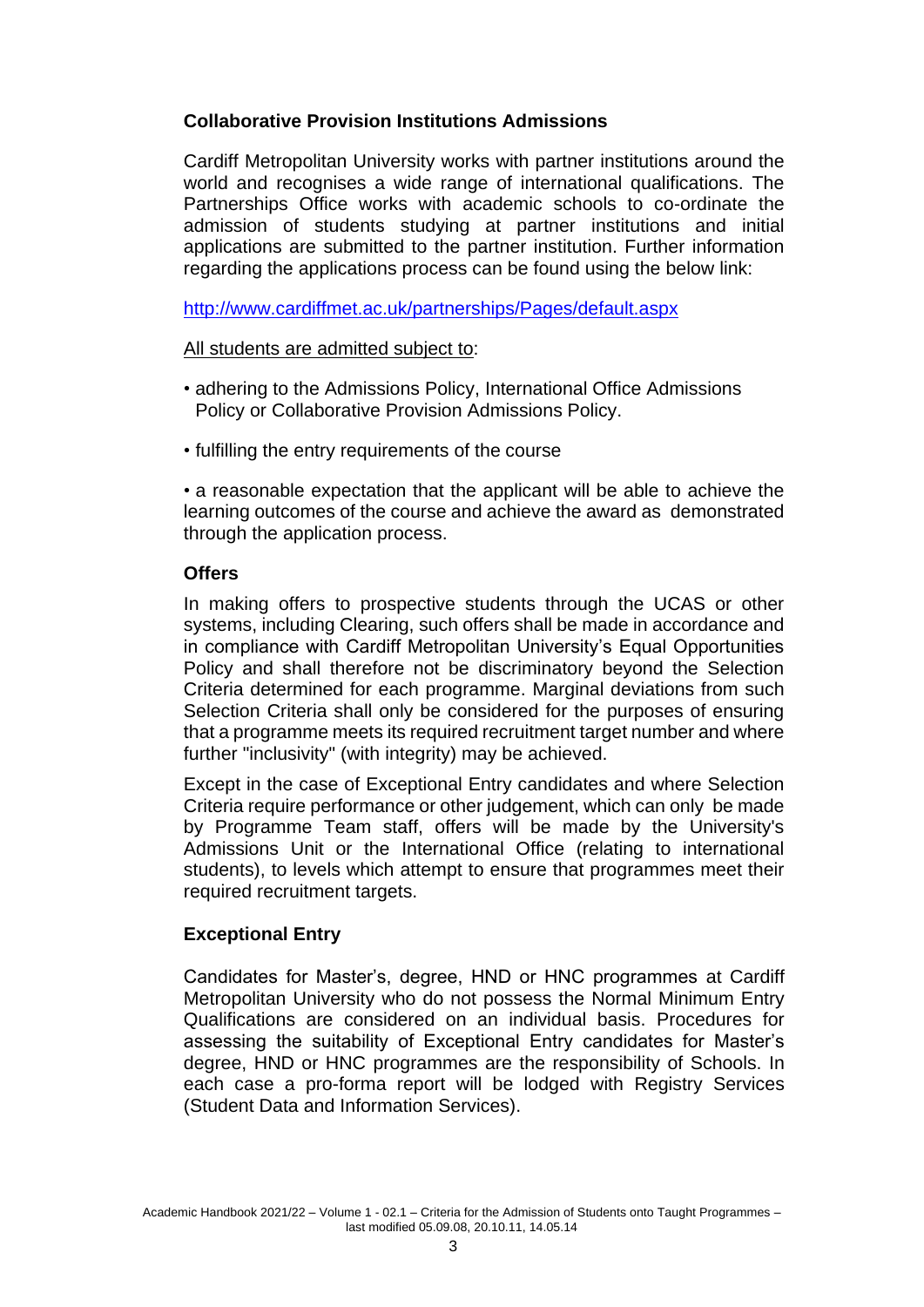[http://www.cardiffmet.ac.uk/registry/academichandbook/Pages/Ah1\\_02](http://www.cardiffmet.ac.uk/registry/academichandbook/Pages/Ah1_02.aspx) [.aspx](http://www.cardiffmet.ac.uk/registry/academichandbook/Pages/Ah1_02.aspx) (02.9 Procedure for Administration of Recognition of Prior Learning (RPL)

# **Advance Standing**

Advance standing is the admission of students to Master's, degree, HND and HNC programmes at stages beyond the beginning of such programmes. For further advice regarding such applications please see Academic Handbook, Vol. 1, Section 2, item 2.2, accessible via below link:

[http://www.cardiffmet.ac.uk/registry/academichandbook/Documents/AH1](http://www.cardiffmet.ac.uk/registry/academichandbook/Documents/AH1_02_02.pdf) [\\_02\\_02.pdf](http://www.cardiffmet.ac.uk/registry/academichandbook/Documents/AH1_02_02.pdf)

# **English Language Minimum Requirements**

Applicants must be able to demonstrate ability to study through the medium of English, for example GCSE grade C or above in English Language. Normally the University requires international and EU undergraduate applicants whose first language is not English to have obtained a minimum score of 6.0 in the IELTS (Cambridge Advanced) examination or equivalent. This minimum score increases to 6.5 for postgraduate applicants. International/Non-EU applicants may also be required to adhere to English language requirements as stipulated by the UK Border Agency as a condition to obtaining the required study visa. Some courses require a higher level of ability as indicated in the specific course requirements. GCSE Welsh Language is not accepted in lieu of GCSE English Language unless the course is taught fully through the medium of Welsh.

<https://tsr.cardiffmet.ac.uk/Units/CMSR/SitePages/EntryReqs.aspx>

# **Disclosure of Information**

Applicants are required to disclose all information requested by the University. If any of the information provided is incomplete or incorrect the University reserves the right to take any appropriate action which may include withdrawal.

# **Equal Opportunities**

Cardiff Metropolitan University (Cardiff Met) recognises that discrimination is unacceptable in any form and is committed to equality of opportunity for staff and students in all aspects of its activities as an employer, a provider of Higher Education and as a community resource.

The University is committed to providing a working and learning environment free from any form of harassment, intimidation, victimisation or discrimination on the grounds of nationality, sex, race, colour, ethnic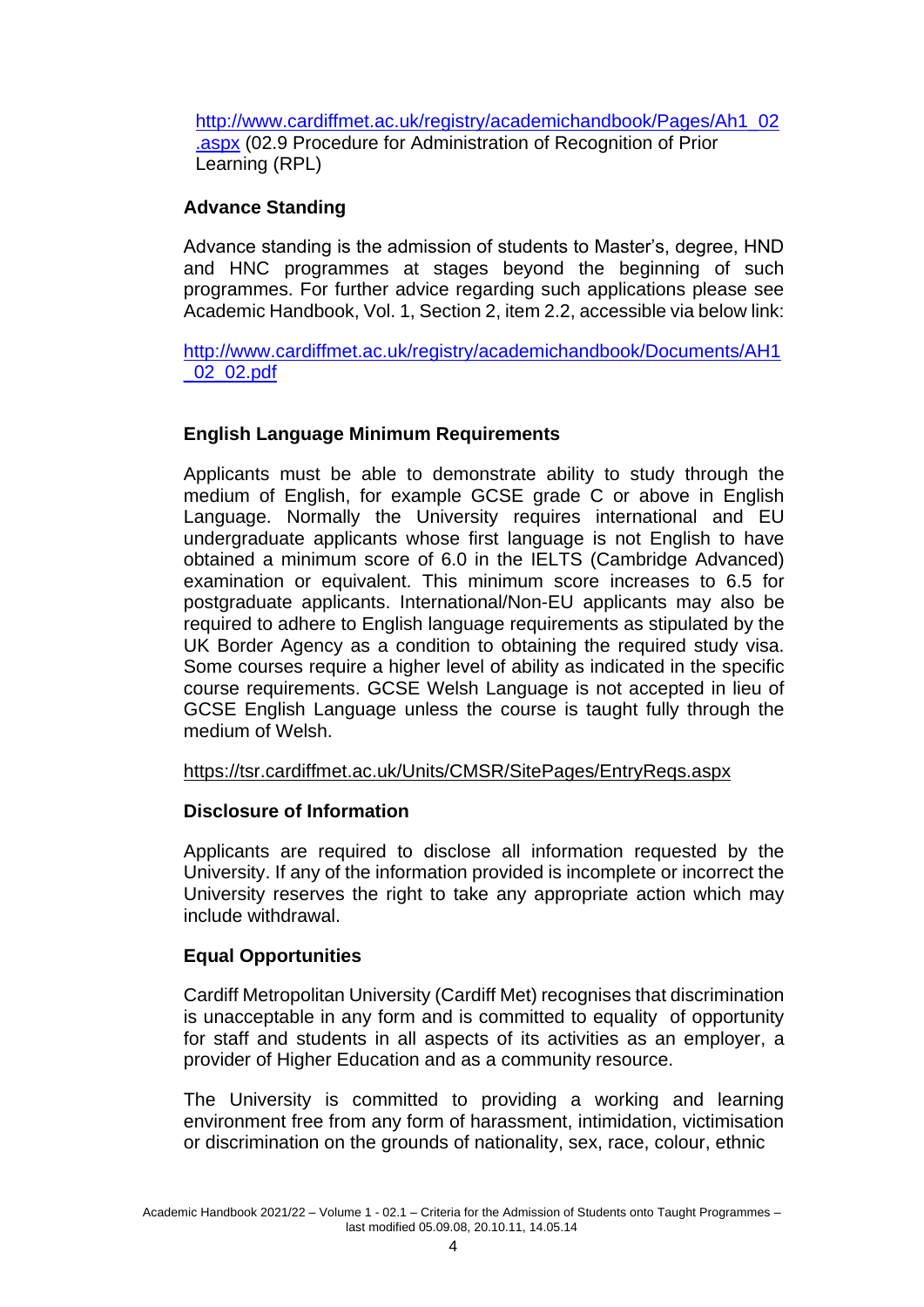or national origin, disability, religion, sexual orientation, age or marital status, language, social origin, political opinion, property and birth or status. All individuals will be treated with dignity, respect and valued for their contribution.

The University fully accepts its statutory responsibilities and is committed to extending the principles laid down in law to any individual or groups, who are discriminated against or treated unfairly.

The University will ensure that it is fully aware of its responsibility towards the promotion of Equal Opportunities and is properly equipped to take account of the diverse needs of particular groups when providing services.

The University's Equal Opportunities Policy can be viewed via the following link:

[http://www.cardiffmet.ac.uk/about/structureandgovernance/equalityandd](http://www.cardiffmet.ac.uk/about/structureandgovernance/equalityanddiversity/Documents/Equal_Opportunities_Policy%20MB%20Approved%20Dec%202018.pdf) [iversity/Documents/Equal\\_Opportunities\\_Policy%20MB%20Approved%](http://www.cardiffmet.ac.uk/about/structureandgovernance/equalityanddiversity/Documents/Equal_Opportunities_Policy%20MB%20Approved%20Dec%202018.pdf) [20Dec%202018.pdf](http://www.cardiffmet.ac.uk/about/structureandgovernance/equalityanddiversity/Documents/Equal_Opportunities_Policy%20MB%20Approved%20Dec%202018.pdf)

#### **Students with Disabilities**

Cardiff Metropolitan University is committed to the principle of equality of opportunity for disabled people.

The University's Admissions Procedure seeks to ensure that all applications are treated fairly and on the basis of skills, ability and aptitude, in keeping with the provision of the Disability Discrimination Act (1995). This applies to admission for full-time and part-time, undergraduate and post graduate applicants.

It is imperative that applicants who declare a disability are allowed access to advice and guidance at the earliest opportunity, to ensure appropriate support is in place at the commencement of their studies.

Some programmes adhere to external professional body standards. In certain circumstances it may be considered that an applicant is unable to meet the requirements of the course. In this situation it is essential to liaise with the professional body and the Disability Service prior to any decision being made regarding an applicant's suitability.

Advice and guidance can be obtained via the University's Student Wellbeing Team, accessible via link:

[https://www.cardiffmet.ac.uk/study/studentservices/wellbeing](http://www.cardiffmet.ac.uk/study/studentservices/wellbeing-service/)[service/](http://www.cardiffmet.ac.uk/study/studentservices/wellbeing-service/) Pages/Disability-support.aspx

It remains the applicant's/student's responsibility to provide any documentation requested by the Student Wellbeing Team.